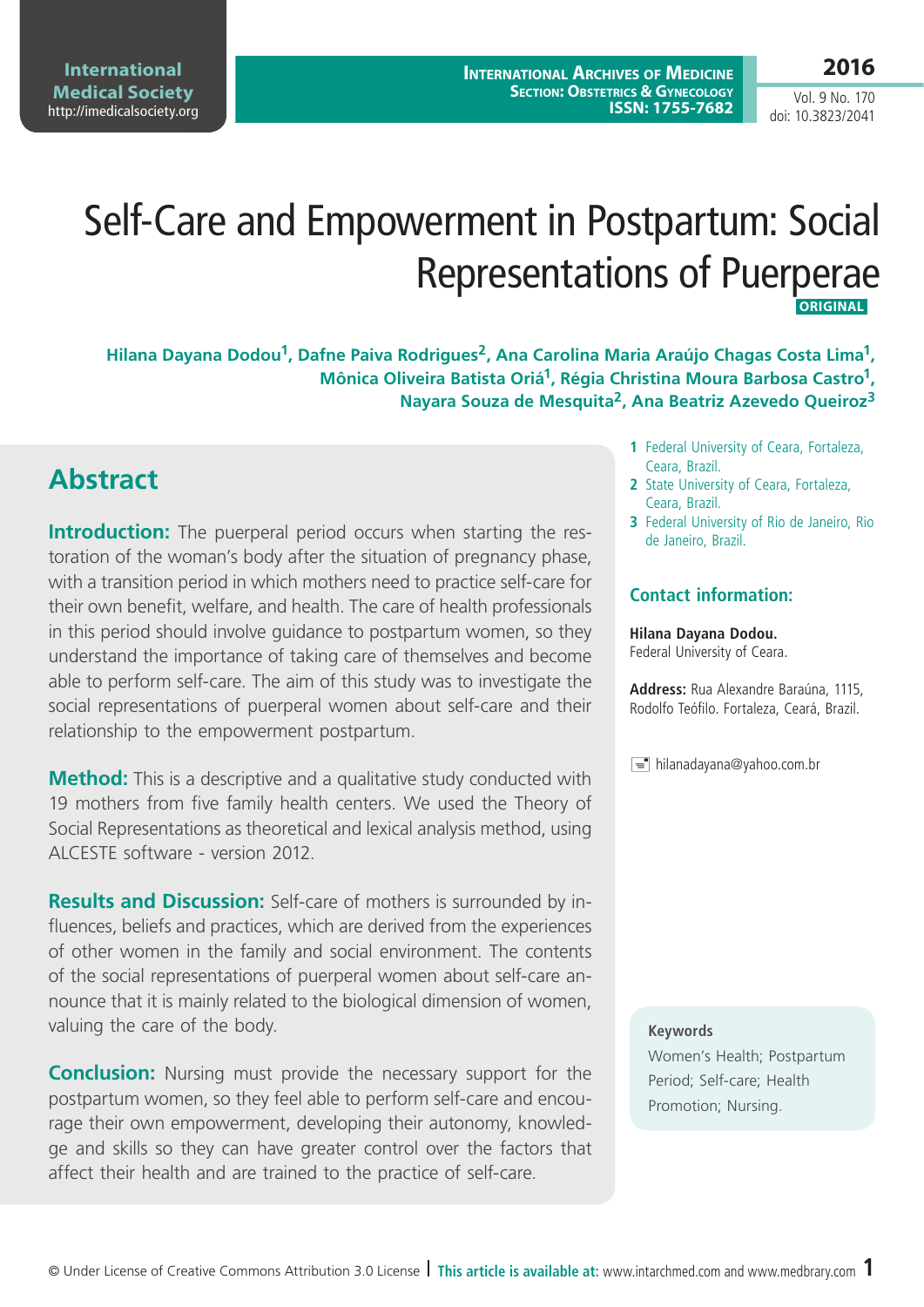Vol. 9 No. 170 doi: 10.3823/2041

## **Introduction**

The puerperium is a critical period of transition in the lives of recent mothers, marked by several physiological, emotional and psychosocial changes that start soon after birth and can prolong until the end of the first year of life of the child, being a singular moment for every woman, once it is filled with new situations and needs.

Given this, nursing care must involve guidance to who has recently given birth, so that they understand the importance of taking care of them and become able to perform self-care in this new phase. At this point, it is important that the nurse clarify doubts and guide women in self-care actions that can and must be exercised during the puerperium.

Self-care is the practice of activities that the individual performs for its own benefit, well-being, health and quality of life. This is a regulatory function, a deliberate action to provide or ensure the provision of the information necessary to continue its life, growth, development and maintenance of human health [1].

In this context, the nursing professional has a relevant role in who has recently given birth assistance, performing the function of educator, promoting health and contributing to quality of life [2].

The postpartum period assistance must provide an interactive and effective care, consistent with the biopsychosocial needs of women. In addition, for the woman feel confident and motivated for the practice of self-care, it is necessary that health professionals involved in assistance to encourage women's empowerment that has recently given birth in the postpartum period [3].

Empowerment is a fundamental concept for health promotion present in the Ottawa Charter for health promotion in 1986, understood as the process of enabling individuals and communities to take greater control over the personal, socioeconomic and environmental factors that affect health. [4] It is connected also with fairness, the actual conditions that people have to their advantage for healthy living conditions communication and social participation [5].

Thus, empowerment is a process of mobilization and practices aimed at boosting individuals and collectivities in increasing control over the determinants of health, and the development of their autonomy by means of social participation, with a view to improving quality of life [6].

Nursing plays an essential role in empowering the individual to make decisions about his health and contribute to his empowerment. In this sense, the nurse should encourage the autonomy of who has recently given birth to perform its self-care, valuing respect to its cultural peculiarities and the care of its individual needs and community for a healthy life.

Nursing professionals must act in accordance with the health promotion approach, contributing to the development of skills of recent mothers, in order to help them in the growing control over their life and health. The personal and social development of the subject by means of information, health education and strengthening of vital skills encourages women to exercise greater control over their own health, contributing to their empowerment [7-8].

Given this, nursing should act according to the actual needs of who has recently given birth, developing a healthcare plan that allows the woman a good adaptation to this stage, by actually Instrumenting-not only to provide child care, but mainly to perform her self-care in order to obtain the knowledge and security needed to take care of herself during this period.

Nevertheless, it still can see the lack of interest and attention of the health team to the needs of women in puerperal period, evidenced by the lack of teachings about the care that these should be right with them, focusing only on guidelines for breastfeeding and newborn care. Health professionals have worked under a vision biologicist and fragmented, neglecting many times educational activities both in individual and collective scope [9, 10].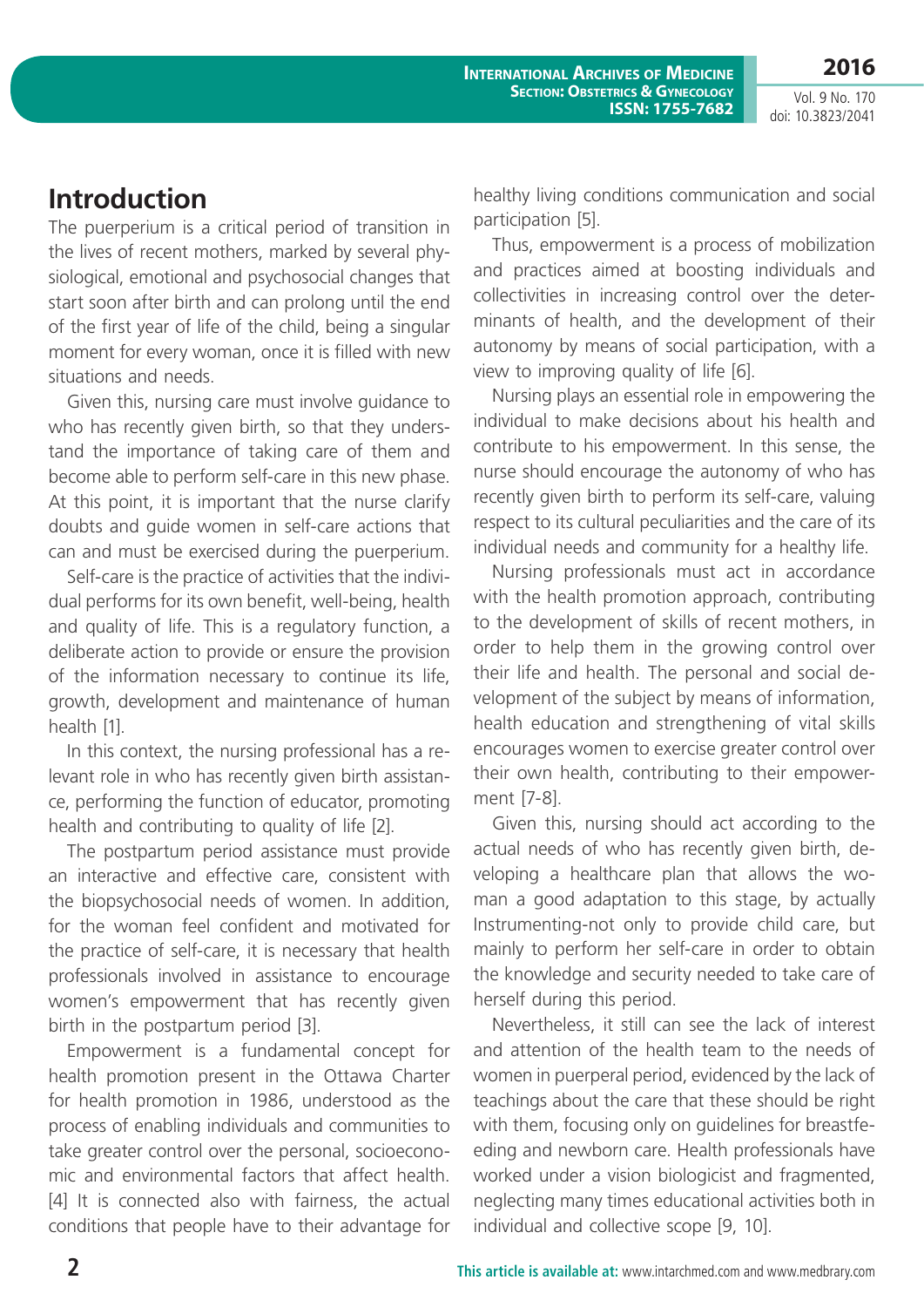From these reflections, we decided to work the object of study proposed in the light of the theory of social representations, believing that this will give subsidies to understand referential self-care in the postpartum period, from its meanings, beliefs, and pre-existing knowledge of recent mothers about this period.

The Theory of Social Representations (TRS) proposes that people are social subjects, and as such, develop representations, they formulate their own knowledge about relevant elements in their lives, from what experience, than share with other subjects and the influence that scientific knowledge and the media exert on them [11].

Before that, there is as its aim to investigate the social representations of recent mothers about selfcare and their relationship with the postpartum empowerment.

The relevance of this research lies in the potential of incorporating a new nursing practice directed at women in puerperal period, focusing on the empowerment of recent mothers to take care of themselves, highlighting their meanings, experiences, and knowledge about this moment.

### **Method**

This is a descriptive study with a qualitative approach, using a procedural approach to the Theory of Social Representations (TRS) [11]. The setting of the study were five family health Centers (CSFs) of Regional Executive Secretariat (BE) IV, of the municipality of Fortaleza/Ceara.

The collection of the information took place in the period from June to September 2014 with 19 users randomly chosen, which met the following inclusion criteria: be registered in one of the surveyed units are in the phase of late or remote, puerperium with age equal to or older than 18 years old. There were excluded women who left the area covered by the CSF of BE IV (for change of address) in the collection of information, and the recent mothers with mental disorders or cognitive deficits, identified in the initial contact with the participants. The theoretical data saturation was used as criterion to define the set of study participants [12].

The approach with the participants was established through visits made by the researcher to five CSFs. The relationship with the recent mothers has occurred by presentation of the researcher, with explanation of the survey, and their goals. In addition, these women were informed that the research would occur in their home environment. After clarification of the recent mothers, was asked to consent to participation in research and scheduled a visit to the researcher to their home, according to the convenience of them.

There were used in gathering information the semi-structured interview and an instrument to profile and demographic of the birth. The script of the interview intended to explore the meanings assigned to self-care in the postpartum period.

The interview was conducted at home, once for each participant, through a visit made by the researcher, and had an average duration of 10 minutes. It was conducted only by the lead researcher, who was then a graduate student, and had experience in research in the area of women's health.

In some situations, family members were present at the time of research, but it was clear to respect the privacy of who has recently given birth and not to interrupt the interview. The notes pertinent to the research were carried out after the interview. The dialogues were recorded, transcribed in full and prepared the database, which was organized from the lexical analysis method, and rendered in software version 2012 Alcestis. The transcript was not submitted to the participants of the study.

The ALCESTE software employs a hierarchical classification analysis (CHD) and allows a lexical analysis of textual material, offering contexts (lexical classes) that are characterized by their vocabulary and text segments that share this vocabulary. [13].

The corpus of analysis is formed by the initial context units (UCIs), from which the program will perform the initial fragmentation and that correspond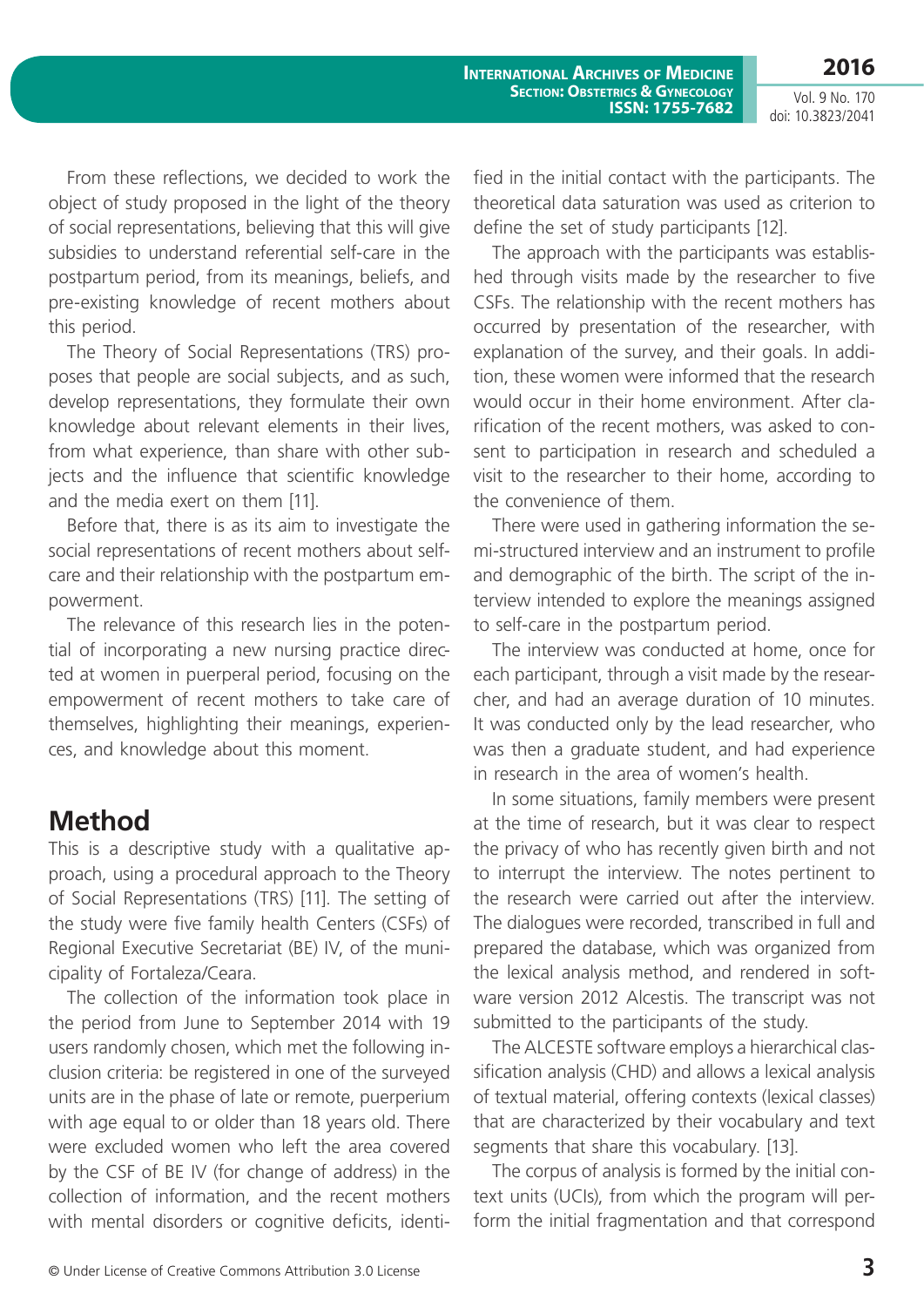**2016**

to each interview. After the program to recognize the signs of UCIs, this divides the material in context elementary units (UCEs), units with less sense fragment, scaled by the computer program according to the corpus size [13].

The program provides, so, the number of classes resulting from the analysis, as well as the reduced forms, semantic context and the UCEs features of each class. In possession of this material, the authors set the content present in the same, naming each class from all the information provided by the program.

In addition, the software provides the Phi coefficient, a coefficient that measures the Association connection between a Word and its appearance. The higher the Phi, most relevant is the word for the construction of the class. The testimony of the participants is identified according to the number of the UCI which were part, i.e. according to the number of their interview, and UCE.

From the information processing in ALCESTE, the UCEs were classified in classes, writing the results of a major study. For the purposes of this study, there were explored and discussed the contents present in the class "the care of themselves in the puerperium", since it is in this that focus the lexicons that exploit the object clipped to the discussion of this article. The interpretation and analysis of classes based on the perspective of the Theory of Social Representations. In addition, we used the COREQ Protocol (Consolidated Reporting Criteria for Qualitative Research) with the purpose of enabling the improvement of the presentation of the results of this research.

The search occurred only after approval by the Research Ethics Committee of the State University of Ceara, Nº 630.912, from April 9<sup>th</sup>, 2014. All ethical and legal principles have been complied with, in accordance with resolution Nº 466/12, which regulates research with human beings [14].

# **Results and Discussion**

Regarding the socio-demographic profile of participants, chosen and could see that it was composed mostly by women multiparous (10), between 18 and 25 years of age (11), married (8), with full high school (13) and that not exercising gainful employment (11).

The class was comprised of 84 UCE and 46 analyzable words. In terms of aggregation of UCE, had great statistical significance, representing 32% of total UCE of all classes. The program considered for all classes only words with Phi 0.16 or greater as more representative, that is, only these words are considered relevant to the class approached.

The words more illustrative of this class were: guard (Phi =  $0.40$ ), have (Phi =  $0.30$ ), home (Phi = 0.29), break (Phi =  $0.29$ ), point (Phi =  $0.27$ ), care (Phi  $= 0.26$ ), stress (0.26), sweep (Phi  $= 0.24$ ), infect (Phi  $= 0.24$ ), rode (Phi  $= 0.23$ ), hygiene (Phi  $= 0.23$ ), cut  $(0.22)$ , surgery (Phi = 0.21), important (Phi = 0.22), dressing (Phi =  $0.21$ ), good (0.20), head (Phi =  $0.20$ ), flamed (Phi = 0.19), none (Phi = 0.19) lying (Phi = 0.18), plant (Phi = 0.16), part (Phi = 0.16), three (Phi  $= 0.16$ ).

These words express how postpartum women were and what precautions they should take. The class represents the lines of recent mothers in relation to care that they had with you during the puerperium, and the care that they should have had, since despite having knowledge about selfcare in the puerperium, the speeches show that not all practice that care.

One can see through the most representative words and UCE, the social representations of women about self-care in the puerperium are related mainly to watch the body, to ensure the recovery of the woman in this period of life and avoid possible complications in the puerperium. In General, the representations of the self-care involved four dimensions: home, watch the surgery, careful with food and hygiene.

In the consensual universe that have recently given birth the postpartum period is perceived as a time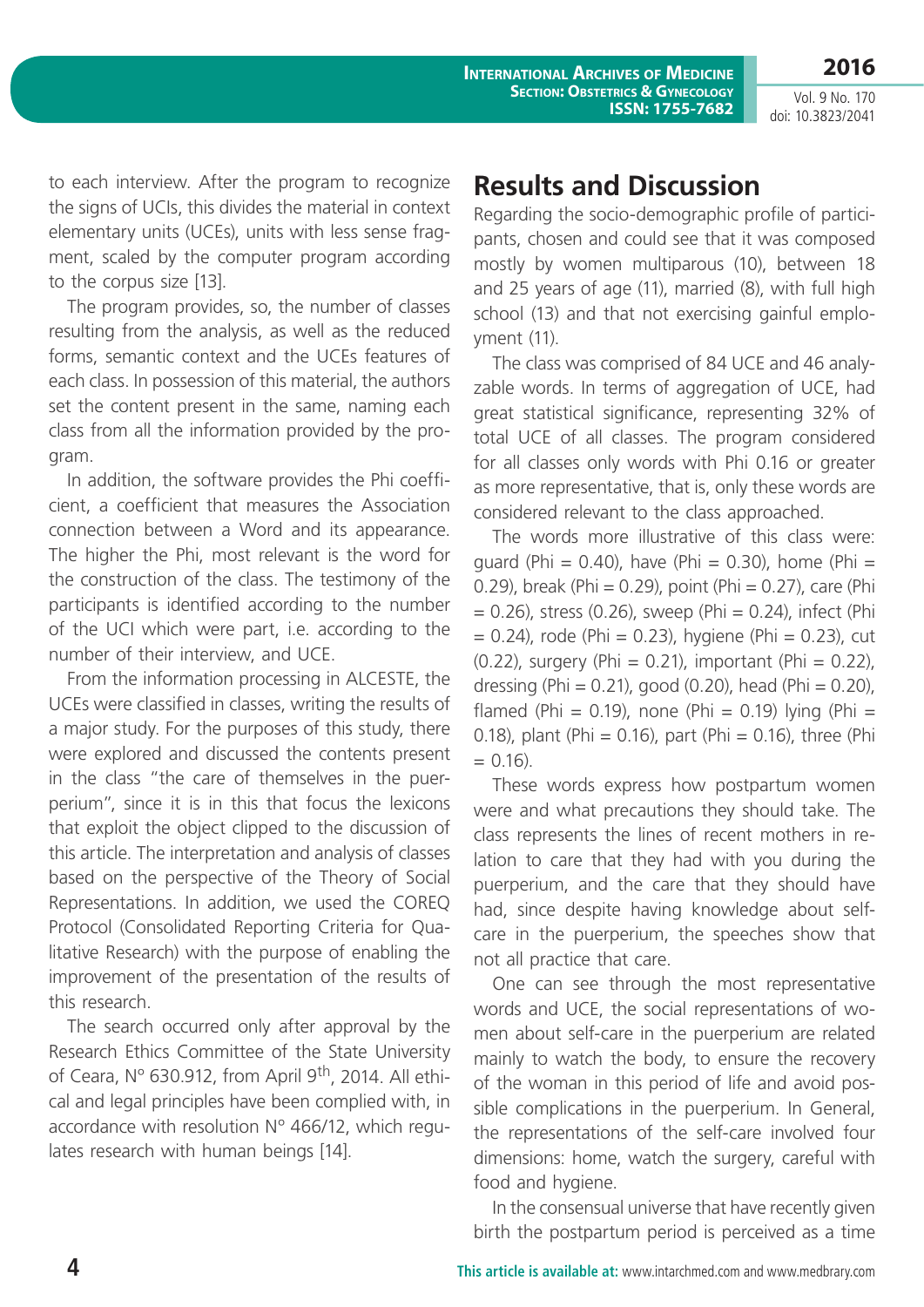Vol. 9 No. 170 doi: 10.3823/2041

when it is essential to have great care, attention and rest in order to recover and avoid possible complications. Some expressions such as don't make effort, home, quiet and not catch weight were considered essential for the restoration of women's health:

*...the guard to me I don't even know what to say, is not good, why do they have to be very carefully, all the attention...*

uce N 230 uci N 11.

*...didn't have one I had peace of mind. And even my older girl was my sister-in-law who took care of me, so I had the guard. Important care is to have the rest, not to make any effort, the peace that the person has the right to health of people...* uce N 68 uci N 4.

*...lying the way more comfortable to me. Home, keep at rest, as I spent I don't know how many days in the hospital, I kept having this home at home, eating well and only...*

uce N 51 uci N 6.

*I think the guard's home; you really need attention, especially if caesarean, woman I think careful in everything, to have home, help, to have attention.*

uce N 236 uci N 12.

*The only thing they told me is that when I got home I had minimal home, at least until you get the stitches because it could break and ignite and was going to be worse for me.*

uce N 261 uci N 13.

*The guard to me is a very special moment for the woman, because I think she should have, because the future will see the consequences, good or bad. Then I had my husband's attention, which was very important. In my house people were with me, were very patient, and had a good power supply* 

uce N 349 uci N 19.

The puerperal anchor the guard in the dimension of care and caution, since this period as a time symbolize of dangers and weaknesses, it is necessary to follow certain restrictions to prevent bad consequences.

The behavior of women in the postpartum is supported in what they know, involving so care aimed at protecting them. Among these is the absolute home care for long periods, in which the woman must stay in bed for weeks, avoiding physical effort, catch weight and perform household activities [15].

In the puerperium, the care and self-care received are wrapped by influences, beliefs and practices, which are passed from generation to generation. These influences have origin in accounts of experiences and in the tradition of women in his family and his social environment. This knowledge that is shared socially has a real value to those who have recently given birth, causing them to feel confident in using it in the conduct of their care [11].

The postpartum period is a phase in which the woman is very sensitive and vulnerable to complications, so if necessary care and attention on the part of the health care team so that they can experience this moment of quiet way, healthy and without complications.

In statements, the women are experienced stage as "guard", turning the concept of that moment in a figurative core that is part of their reality. This name represents the meaning that this stage has for the recent mothers, as a period in which they must protect, care for and obey certain rules and restrictions culturally learned, in order to avoid relapse, what constitutes complications arising from the undue self-care [15, 11].

During the puerperium, the woman finds herself surrounded by a series of changes imposed by pregnancy and birth, experiencing profound changes in the social, psychological and physical dimensions. Common sense, this step of the female life is a period of unstable and potentialities, which demands attention and care by all around [16].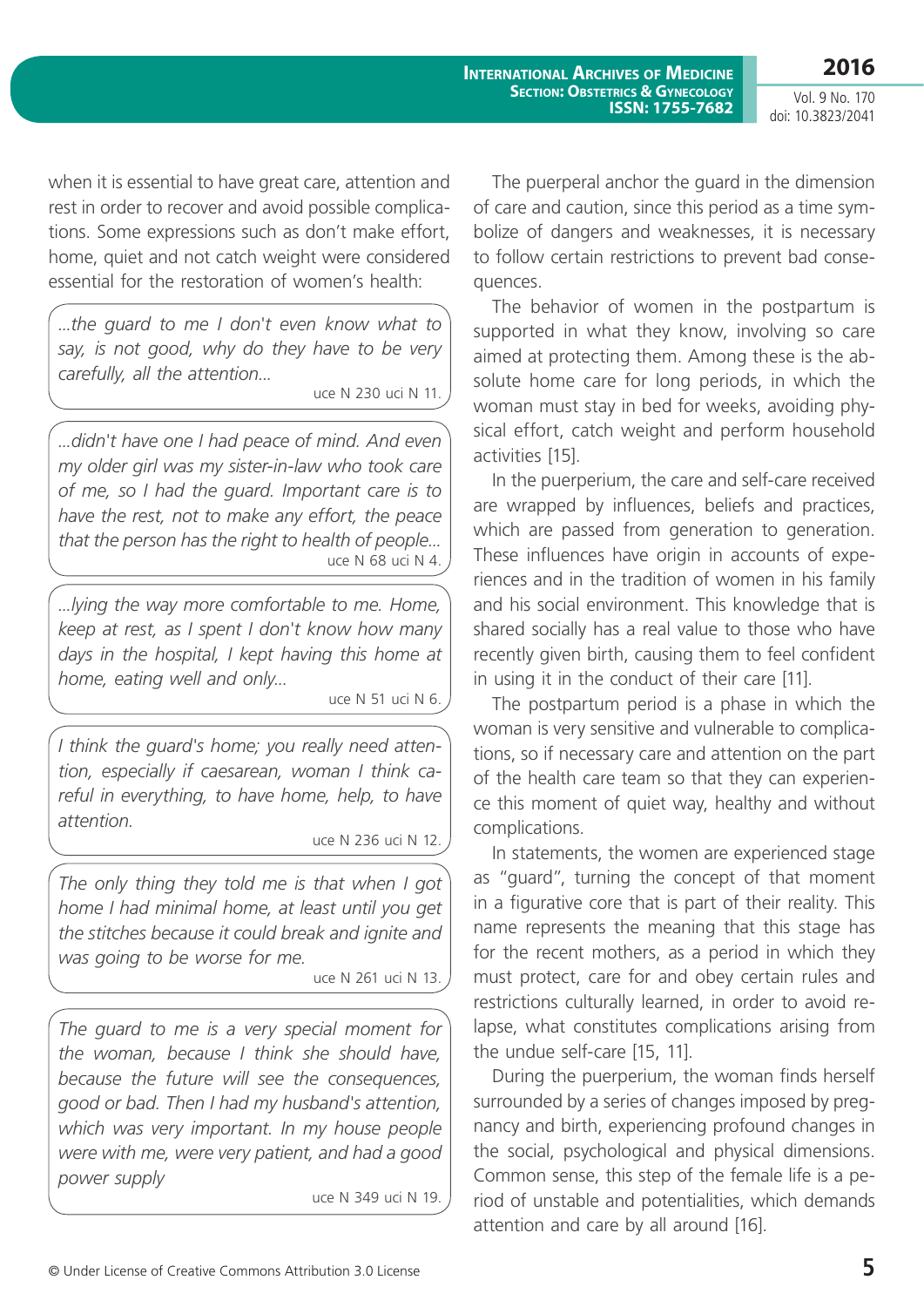Vol. 9 No. 170 doi: 10.3823/2041

Realize that this period is marked by knowledge accepted socially as facilitators of a good postpartum recovery. Such knowledge is produced at the heart of relationships and conversations with these women; they interpret in its realities what has meaning for them. This phase represents a period of risks and potential dangers for women, so are valued in their speeches and their social care practices that can avoid these dangers and appreciate for their health.

The social representation is that particular knowledge mode whose function in the development of behaviors and communication between individuals. The social representations of the recent mothers about self-care are symbolic/practical/dynamic sets whose status is not represented by the reproduction or reaction to outside stimuli, but by the use and selection of information from the current repertoire in society, intended for interpretation and elaboration of real [11].

In this context, health education is one of the activities that can be used by a nurse to the encouragement to women empowerment in the postpartum period, and the opportunity to develop the autonomy of who has recently given birth, and the skills necessary for the practice of self-care.

It is therefore important reflection of that empowerment is an educational process that helps people develop knowledge, skills, and attitudes necessary to assume responsibility with the conscious decisions about their health. [5] Recent mothers more informed, involved and responsible interact more effectively with health professionals, and are more qualified to perform and take control of their postpartum care.

In the educational process carried out by the nurse, it is important that who has recently given birth to understand the knowledge that is being shared. For this, it is essential that the nurse recognizes the reality of women, along with careful practices used for this and their family in the puerperium and thus perform the teaching-learning process effectively, through the clarification of previous knowledge and experience of these guys, to make them feel truly supported [17].

In these circumstances, health education is set up as an eye shadow strategy nursing care in postpartum period and should occur through educational practice articulated the expectations, demands and knowledge of recent mothers, characterized by properly contextualized care guidelines, based on a relationship of trust between a nurse and who has recently given birth, because only in this way can have an impact on healthy women's adaptation to this stage and help promote their health.

The accession of women to self-care is intrinsically linked to this relationship that is established with the professional, and should be based on trust, with due regard to the concerns and culture, listening to their needs, to establish link and autonomy, accountability (empowerment), and construction plans that promote health care [5].

Careful with the surgical site was also highlighted by women undergoing Cesarean delivery. You can see through the lines, that the recent mothers have knowledge of possible complications arising from a C-section, so hygiene at the surgical site and the home are reported as care that can prevent infection and disruption of the points:

*you have to have a lot of hygiene, because something is cesarean section, you have to have a lot of hygiene, because otherwise infects and also has to be careful themselves. If cesarean section and with the stitches you have to get if you have flamed have to do dressing to heal, be careful.* uce N 338 uci N 18.

*rest, be careful with stitches, not ignite until today my stitches hurt too much, I don't know what happens, very inflamed also. No, I never went to the hospital, they who cared there because I spent one month and 15 days in the hospital. They made the dressings, but he is very inflamed my surgery, it hurts too much, much too much.* uce N 14 uci N 2.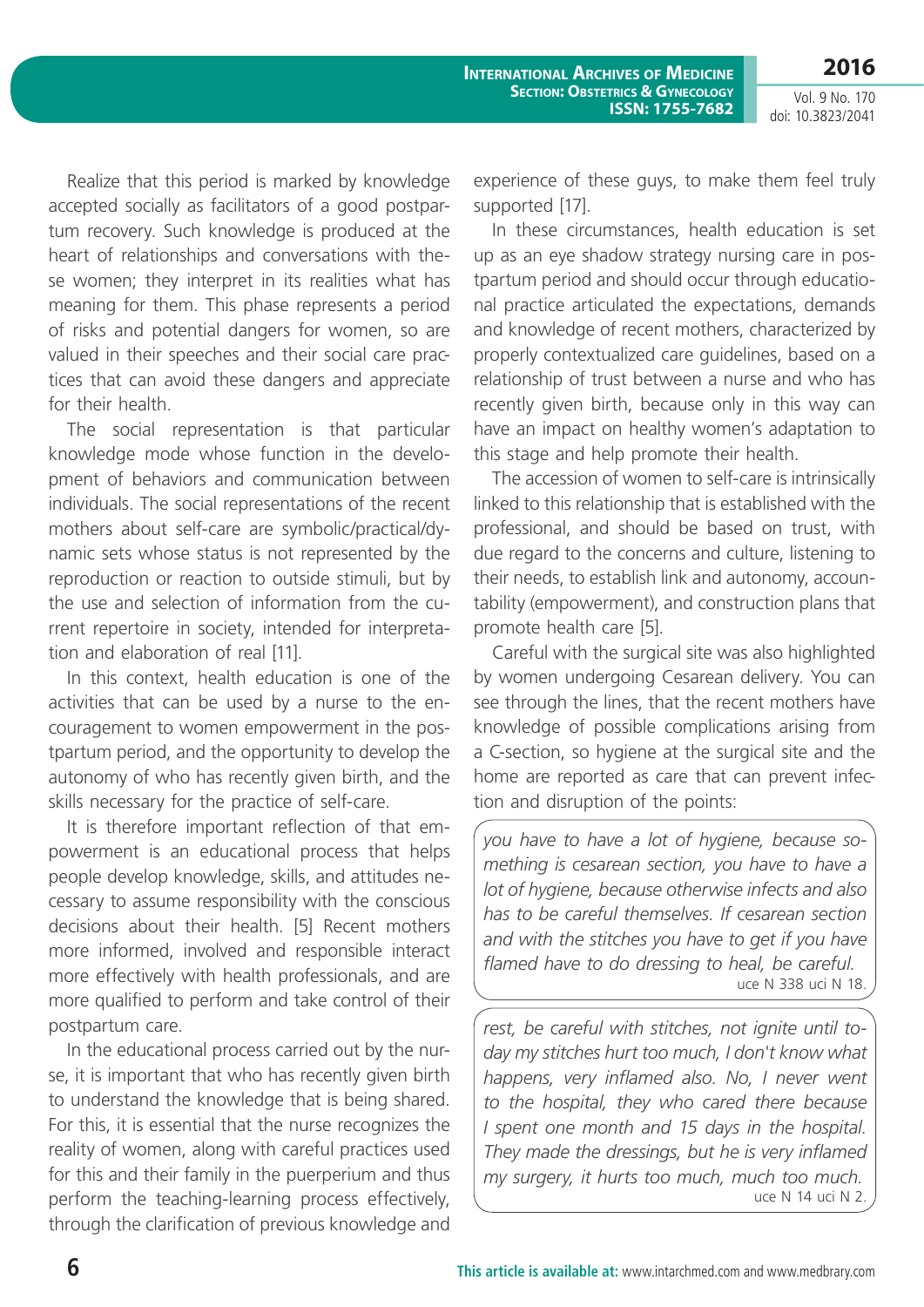*...she didn't even get up, her surgery started to fester. Her surgery started to drop, infected. She made no effort. As for me, when I had it, with four days it seemed that I had, was, did everything. I guess I just really stress, not having a lot of stress to not break also...*

uce N 108 uci N 6

In their speeches the women also report the importance of avoiding domestic activities, since they require physical exertion, and have a balanced diet in order to avoid "breaking points" and "ignite" surgery, emphasizing again the importance attributed to post-partum surgery.

*...careful with everything, don't pick up weight, not sweeping, not ironing cloth, not break stitches, be careful with the surgery, because it is important for health. It's been great so far, I bathe, wash stitches, as three in 3 hours, do everything not to inflame the surgery.*

uce N 231 uci N 11.

*...the food too, I always had my regular feeding, good, careful in cleaning too, always they talk to have hygiene, not to infect the points and not have anything severe.*

uce N 90 uci N 5.

 In the consensual universe of recent mothers, postpartum is represented as a worrisome and dangerous, because of this, they point to his speeches some practices as necessary to prevent complications. The home is seen as a fundamental practice in the postpartum period, and family members encourage like healthy recovery facilitator, assisting in household chores. According to know popular refrain of these tasks helps in the recovery of the uterus, as well as prevents bleeding [15].

The power care is also a concern very evident in the speeches of those women, emphasizing the importance of regular and balanced nutrition for women's health in the puerperium and to prevent inflammation. Food is a subject much discussed

with women from pregnancy, when they receive guidance from their families and professionals about the foods that should be restricted and that bring benefits for women [18].

The local surgery care, hygiene and nutrition in the postpartum period is a form of private knowledge of recent mothers, which was socially prepared and shared, having a practical goal, to guide the conduct of women during this period of life, contributing to the construction of a common reality to their social set. These social representations about self-care in puerperium can be designated as the knowledge of the common sense of women, or even know naïve, natural, a form of knowledge, among others, of scientific knowledge, and with meaning and relevance to the social group in which permeates [11].

One of the functions of the social representations is to contribute with the processes of formation of conduits and communications guidelines of social groups, so they favor the placement of recent mothers in front of the object represented, the puerperium, guiding their attitudes, behaviors and practices. Thus, before the social representation of the puerperium as a period of fragility and danger, the women suggest actions, attitudes and practices of care to minimize or even avoid the danger to which they are exposed [11].

This class introduced association for multiparous women (Phi  $= 0.24$ ), who studied only up to the elementary school (Phi =  $0.23$ ). This means that even though they have a low level of education, these women present knowledge about self-care in the postpartum period, due to their previous experiences of pregnancy and to the information, knowledge and practices that are socially shared by people that make up their social and family group.

Despite recent mothers having knowledge about appropriate self-care practices in puerperium, they need encouragement to materialize. For this, the nurse should articulate in their care an educational work during the gravid-puerperal cycle, in order to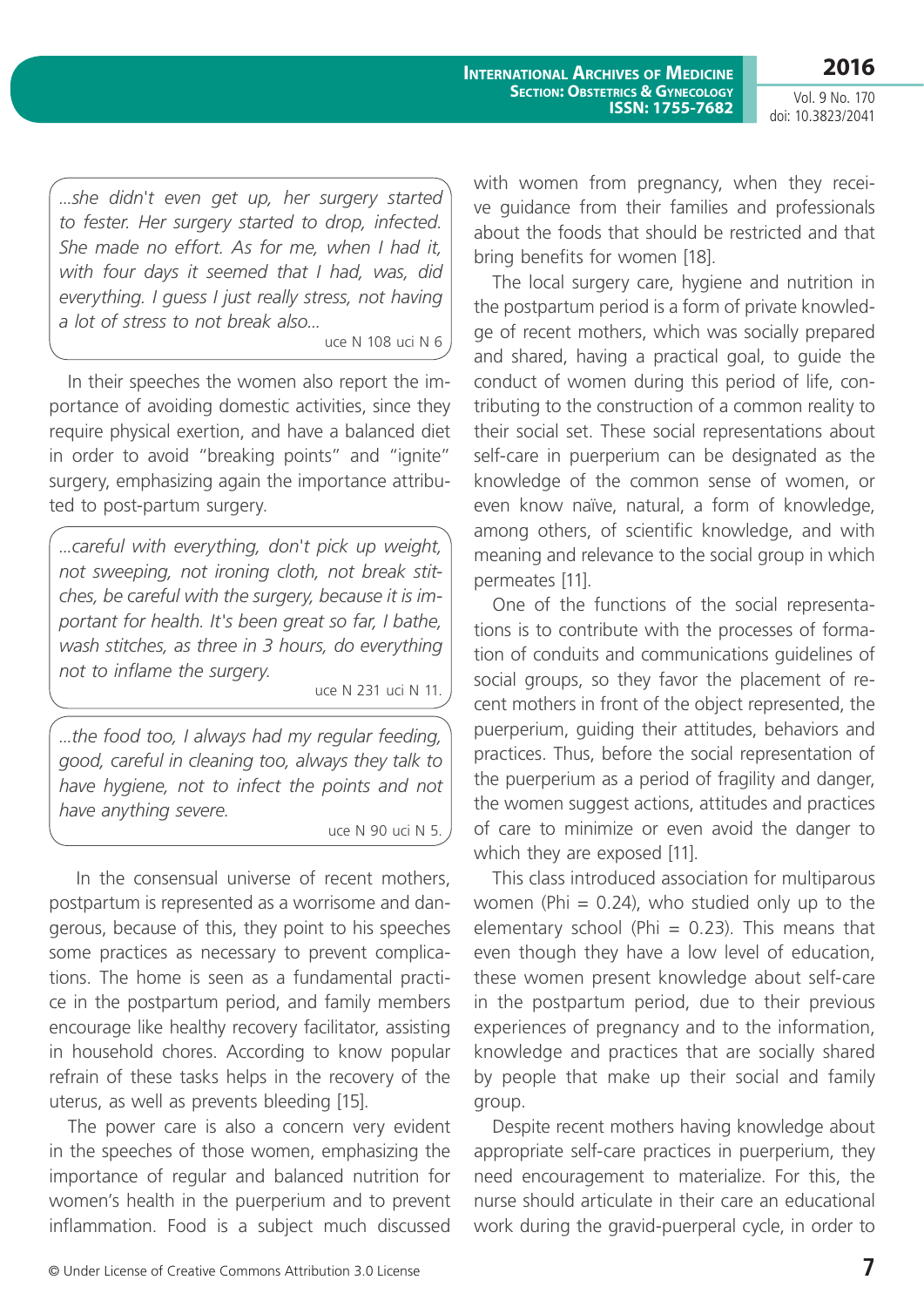stimulate self-care and enabling wife self-sufficiency postpartum [19].

In the statement below, who has recently given birth reports help you received from your neighbor about the surgery care, that portrays the woman recognizes and values the knowledge of those who are part of your social group, relying on this known to guide the care of them:

*I feel headache, I feel back pain, foot pain in the belly. I took care of the scar, I don't, the neighbor who cared, she cleaned with mastic, cleaned spotless, then ready scarred.*

uce N 70 uci N 4.

The contributions of the use of the mastic for wound healing are anchored in popular knowledge (cultural), which has been handed down by people between the generations, causing it to be continuously used in the postpartum period. This is due to the fact that people formulate their own knowledge from what experience, than share with other subjects, and the influence of the media and of scientific knowledge. This knowledge that emerges and spreads in the social environment is what has real meaning to people, guiding their practices and actions toward a certain subject that has value to them [11].

The knowledge about the use of mastic arose from the ancient civilizations that were seeking in nature the remedies for curing diseases. Mastic is one of plant remedies gynecological use more frequent and older ones used in folk medicine, mainly in northeastern Brazil. This plant has great reputation as anti-inflammatory and healing, and can be used in the treatment of infections and inflammations in general, in the post-partum sequelae and treatment of the skin and mouth [20].

In this context, the appointment of puerperal nursing presents itself as an important space for the woman to take her tasks, learn to care for and be cared for, being a rich opportunity for the teaching and learning of a woman who has recently given birth. Including a space to be discussed beliefs and myths and guide the woman to better conduct. During this time, the nurse, as an educator in health, it is co-responsible for building the autonomy of who has recently given birth, and may contribute to these make their choices, take the promotion of their own health and become empowered [21].

Despite having knowledge of care which are indispensable during the puerperium, some women report that they couldn't get the care necessary for their recovery, since they had to go back to your daily routine, performing household activities, and playing the maternal role, through newborn care:

*My guard I think it was just a day, because I did everything on the second day I was, sometimes I was sleeping at home.*

uce N 109 uci N 6.

*I'm a lying part, then there will walk, because you don't have go through to lie, not only have to take care of him, have things to do, like it or not has to help.*

uce n° 313 uci n° 17.

The experience of motherhood implies new responsibilities to his wife as the son, which demand a lot of time, effort and attention on the part of the mother, which added to the other attributions of women make the same can't have the care necessary for their recovery in the post-partum period. Despite acknowledging the important care in puerperal period, some women are unable to exercise it, because the context in which they live does not allow, because the other requirement that the same demands should meet at this time with their son.

Speaking of the recent mothers below demonstrates that their postpartum was marked by lack of sleep and the stress, associating the wear and the suffering caused by stressors stimuli to physical complaints such as headaches, pain in the surgical site and dizziness: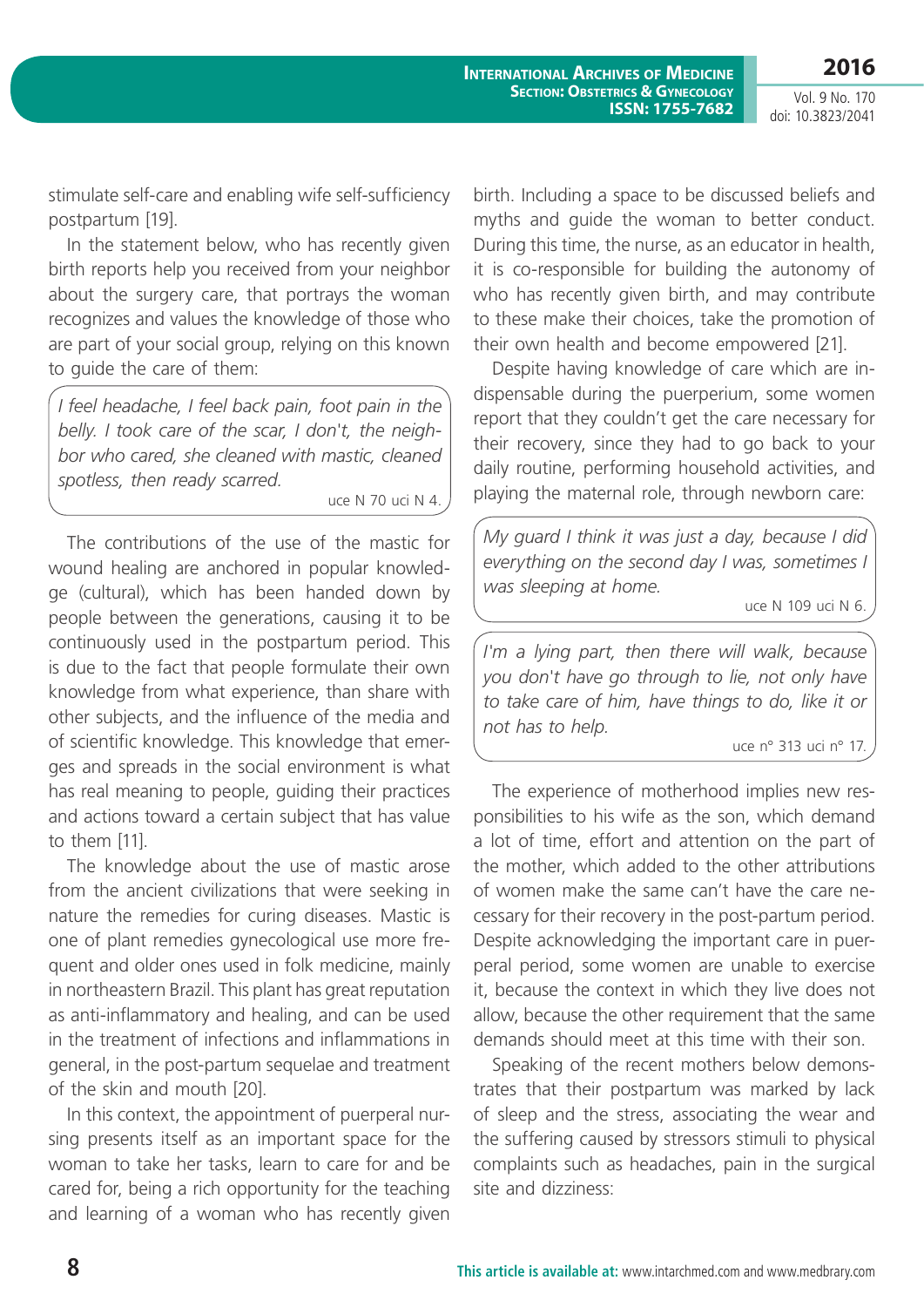Vol. 9 No. 170 doi: 10.3823/2041

*...the Guard I didn't, because I didn't have a home, I had no peace of mind, I had a lot of stress. After I had a lot of stress headaches, dizziness, and pain in my operation that I did. Guard is to have home, having food at the right time, be left alone which is something I haven't had...*

uce N 85 uci N 4.

*...it was just a face, because I had to be careful not to break the guard and everything, I felt some headaches, but was due to the stress, but the period after normal guard, just to be careful even with the guard...*

uce N 280 uci N 14.

The puerperium is a period marked by changes that can lead to discomfort and cause stress, physical and emotional wear and tear to the woman. When who has recently given birth cannot be taken and the necessary rest, their health and well-being are compromised, and she suffers from physical complaints.

The birth of a baby has been associated with situations of stress for some women, given the changes in daily routines that have occurred since the gestation period, at the time of birth and in puerperium phase [22].

Careful with body image and with the mind was highlighted by a who has recently given birth, highlighting the importance of the care of themselves during the postpartum for self-esteem and well-being of women, as well as to avoid possible psychoactive, disorders like postpartum depression:

*Took care of my beauty I did, took care of my hygiene, showered, if ever shaved. Had home, slept when she was sleeping. I was reading, I was reading to distract, because sometimes the person is confined and thinking something else, postpartum depression, it then I think it's very important to help.*

uce N 304 uci N 16.

Among all the stages of a woman's life, the postpartum is the period of greatest vulnerability for the emergence of psychiatric disorders, including postpartum depression is one of the most recurrent disorders. This is due to the fact that the transition to motherhood is marked not only by biological changes, but also psychological and social change, which if not well conducted can cause distress and result in movement disorders [22].

In the puerperium there is no need of social reorganization and adaptation to a new role, the woman has a sudden increase of responsibility for care provider become a helpless person, and can suffer sleep deprivation, social isolation and stress. In addition, restructuring of sexuality, body image and identity.

Because of this, it is necessary that the care at this time does not involve only the biological dimension, but that it also contemplates the psychological, emotional and social dimension of the woman, being valued care practices that allow the woman to experience this phase in its fullness, so safe and happy.

Thus, it was noticed in this study that self-care is covered by influences, beliefs and practices, which originate in the experiences of other women in the family and in their social environment. It is necessary that nursing provides support and attention to the needs of who has recently given birth, enabling it to perform their self-care in order to obtain the knowledge and security needed to be empowered to take care of themselves during this period.

### **Conclusions**

The contents of the social representations of recent mothers about self-care announce it is related mostly to the biological dimension of women, valuing the watch body to ensure the recovery and women's health in this period of life.

Although women have knowledge about the care they should have in the postpartum period,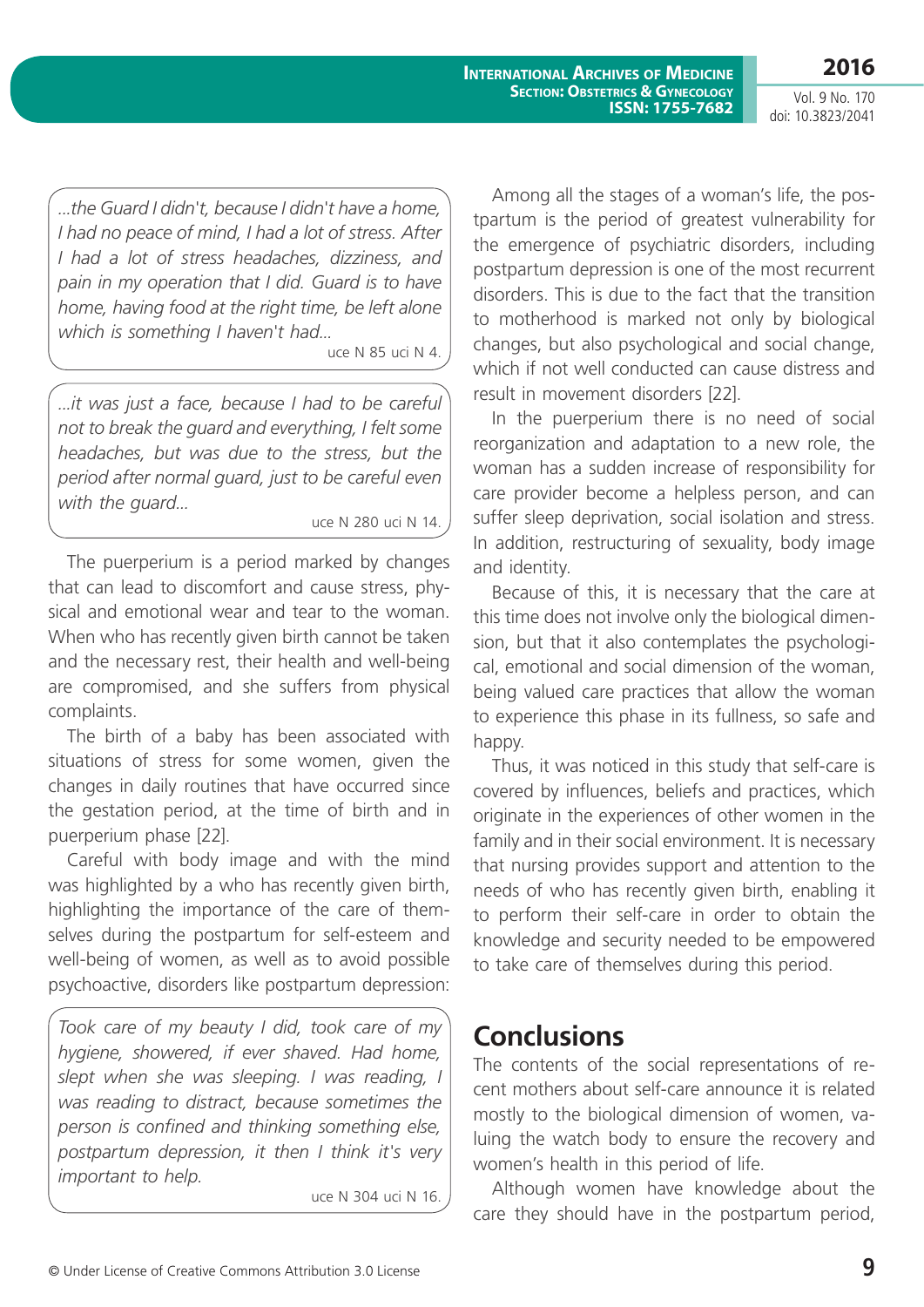sometimes they can't drive it due to difficulties they experience during this period. The performance of the maternal role and the other demands of care spend time and effort on the part of women, committing their self-care.

Therefore, nursing should provide the necessary support so that the who has recently given birth to feel able to perform self-care and encourage their empowerment, seeking to develop their autonomy, knowledge and skills so that they can have more control over the factors that interfere with their health and are qualified to practice self-care.

It is necessary that a nursing educational work articulated the expectations and demands of women throughout the gravid-puerperal cycle in order to stimulate the empowerment of recent mothers, and contribute to the promotion of health.

In addition, health professionals need to consider the symbolic universe of recent mothers about postpartum care, enhance social knowledge and their experiences, incorporate their relational environment, and meet the social context where they are, so that their actions are of effective support, helping women to experience this period more secure, confident and enjoyable.

As limitations of this study, show the number of participants, the restriction to the CSF of a single regional (BE) from the State capital of Ceara, and not have involved health professionals. We must develop new studies that investigate how these nurses are preparing the recent mothers to carry out their self-care, and how you can encourage the empowerment of these women.

### **References**

- **1.** Orem DE, Taylor SG, Renpenning KML. Nursing: Concepts of practice. 6º ed. Universidade de Michigan: Mosby; 2001.
- **2.** Moura MAV, Costa GRM, Teixeira CS. Momentos de verdade da assistência de enfermagem à puérpera: um enfoque na qualidade. Rev. enferm. UERJ. 2010 Jul-Set; 18(3): 429-34. Disponível em: <http://www.facenf.uerj.br/v18n3/v18n3a16.pdf>
- **3.** Barreto BCR, Moreira MA. Motherhood experience on puerperium and its interference in self-care practice. Arq Ciênc Saúde. 2014 Jan-Mar; 21(1):29-35. Disponível em: [http://](http://repositorio-racs.famerp.br/racs_ol/vol-21-1/ID_562_21(1)_(Jan_Mar_2014).pdf) [repositorio-racs.famerp.br/racs\\_ol/vol-21-1/ID\\_562\\_21\(1\)\\_\(Jan\\_](http://repositorio-racs.famerp.br/racs_ol/vol-21-1/ID_562_21(1)_(Jan_Mar_2014).pdf) [Mar\\_2014\).pdf](http://repositorio-racs.famerp.br/racs_ol/vol-21-1/ID_562_21(1)_(Jan_Mar_2014).pdf)
- **4.** Organização Panamericana de Saúde (OPAS). Carta de Otawa. Primeira conferência Internacional sobre promoção de saúde. OPAS; 1986. [site na Internet]. [acesso 2015 nov 16]. Disponível em:<http:// www.opas.org.br/promocao/uploadArq/Ottawa.pdf>
- **5.** Taddeo PS, Gomes KWL, Caprara A, Gomes AMA, Oliveira GC, Moreira TMM. Acesso, prática educativa e empoderamento de pacientes com doenças crônicas. Ciênc. saúde coletiva. 2012 Nov; 17(11):2923-30. DOI: [http://dx.doi.org/10.1590/S1413-](http://dx.doi.org/10.1590/S1413-81232012001100009) [81232012001100009](http://dx.doi.org/10.1590/S1413-81232012001100009)
- **6.** Heidemann ITSB, Wosny AM, Boehs AE. Promoção da saúde de mães adolescentes: investigação temática de Freire na Saúde da Família. Rev Rene. 2011 jul-set; 12(3):582-8. Disponível em: [http://www.revistarene.ufc.br/vol12n3\\_pdf/a19v12n3.pdf](http://www.revistarene.ufc.br/vol12n3_pdf/a19v12n3.pdf)
- **7.** Ministério da Saúde (BR), Secretaria de Políticas de Saúde. Projeto Promoção da Saúde. As cartas da Promoção da Saúde. Brasília: MS; 2002. Disponível em: [http://bvsms.saude.gov.br/](http://bvsms.saude.gov.br/bvs/publicacoes/cartas_promocao.pdf) [bvs/publicacoes/cartas\\_promocao.pdf](http://bvsms.saude.gov.br/bvs/publicacoes/cartas_promocao.pdf)
- **8.** Monteiro MAA, Oliveira SHS, Pinheiro AKB, Ximenes LB, Barroso MGT. Promoção da saúde de puérperas: conhecimento e práticas de enfermeiras. Rev Rene. 2012; 13(2):280-90. Disponível em: [http://www.revistarene.ufc.br/revista/index.php/](http://www.revistarene.ufc.br/revista/index.php/revista/article/view/211/pdf) [revista/article/view/211/pdf](http://www.revistarene.ufc.br/revista/index.php/revista/article/view/211/pdf)
- **9.** Rodrigues DP, Dodou HD, Lago PN, Mesquita NS, Melo LPT, Souza ASS. Care for both mother and child immediately after childbirth: a descriptive study. Online Braz J Nursing. 2014; 13(2): 227-38. DOI:<http://dx.doi.org/10.5935/1676-4285.20144231>
- **10.** Oliveira JFB, Quirino GS, Rodrigues DP. Percepção das puérperas quanto aos cuidados prestados pela equipe de saúde no puerpério. Rev Rene. 2012; 12(1):74-84. Disponível em: [http://](http://www.revistarene.ufc.br/revista/index.php/revista/article/view/19/15) [www.revistarene.ufc.br/revista/index.php/revista/article/](http://www.revistarene.ufc.br/revista/index.php/revista/article/view/19/15) [view/19/15](http://www.revistarene.ufc.br/revista/index.php/revista/article/view/19/15)
- **11.** Moscovici S. Representações sociais: investigações em psicologia social. 10. ed. Petrópolis: Vozes; 2013.
- **12.** Fontanella, BJB, Lucheri, BM, Saidel, MGB, Ricas, J, Turato, ER. Amostragens em pesquisas qualitativas: proposta de procedimentos para constatar saturação teórica. Cad. Saúde Pública. 2011;27(2):389-394.
- **13.** Camargo BV. Alceste: um programa informático de análise quantitativa de dados textuais. In: Moreira ASP, et al., organizador. Perspectivas teórico-metodológicas em representações sociais. João Pessoa (PB): Editora Universitária UFPB; 2005. p.511-39.
- **14.** Ministério da Saúde (BR), Conselho Nacional de Saúde. Resolução nº 466/12 sobre pesquisa envolvendo seres humanos. Brasília: MS; 2012.
- **15.** Acosta DF, Gomes VLO, Kerber NPC, Costa CFS. Influências, crenças e práticas no autocuidado das puérperas. Rev. esc. enferm. USP. 2012 Dec; 46(6):1327-33.